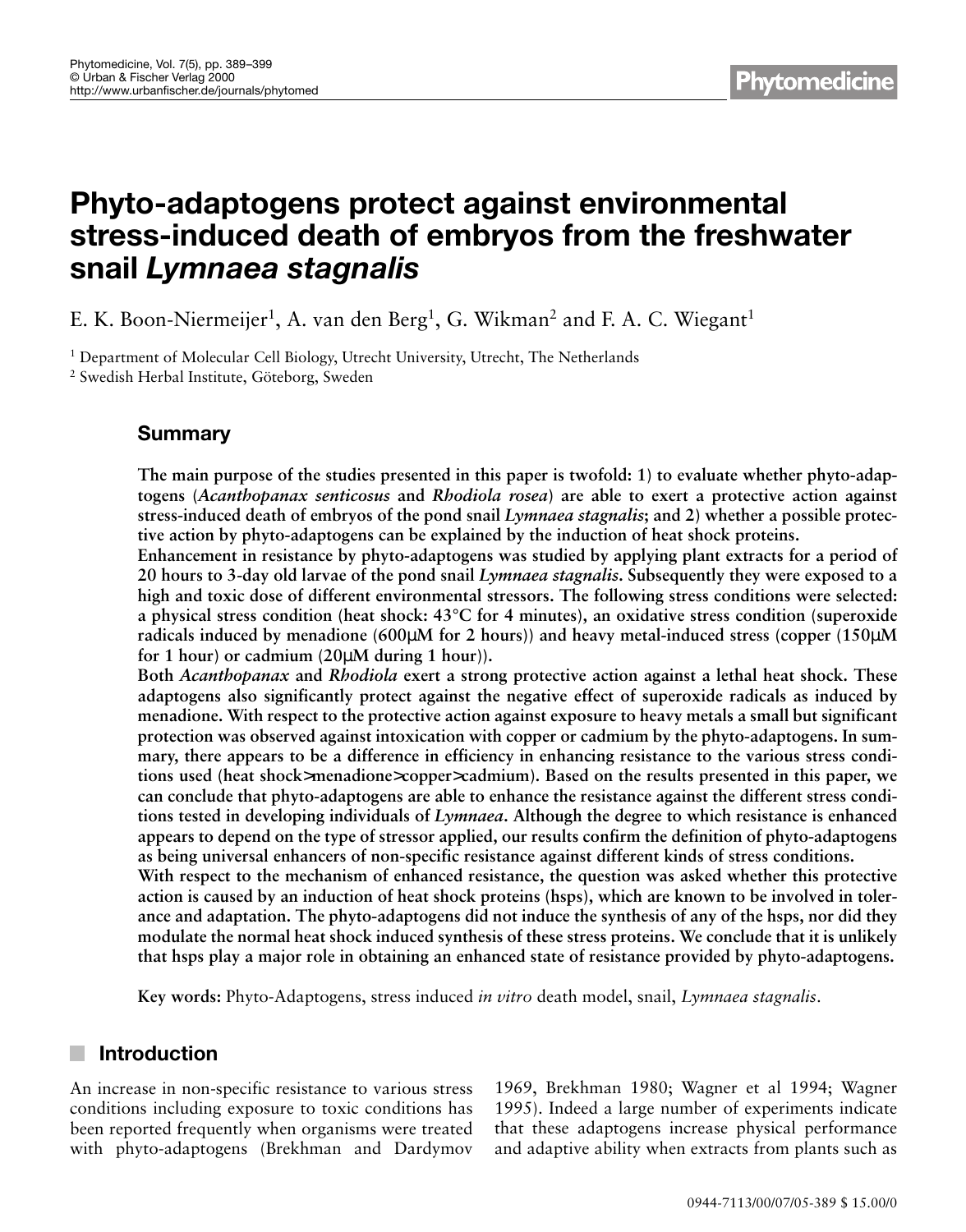*Acanthopanax senticosus* and *Rhodiola rosea* were applied to a variety of model systems (Wagner et al 1994; Wagner 1995; Panossian et al 1999a for review).

In this paper we used the freshwater snail *Lymnaea stagnalis* as a model to extend our knowledge on the action of phyto-adaptogens. In the past decade, *Lymnaea* has increasingly been used as a model system to study the effect of different compounds in toxicity assays (Khangarot and Ray 1988; Szucs et al 1994; Gomot 1997, 1998).

Individual eggs from the freshwater snail *Lymnaea stagnalis* were incubated in water extracts of phytoadaptogens and subsequently exposed to different concentrations of various environmental stressors (heat shock, menadione (an oxidative stressor) and heavy metals (copper and cadmium)). A number of stress conditions including heat shock have been used previously in larvae of *Lymnaea* to study the molecular basis of tolerance development (reviewed in Boon-Niermeijer 1991). An oxidative stress condition was selected since adaptogens were suggested to have anti-oxidant properties or to induce anti-oxidant defense. Menadione is frequently used in oxidative stress research as a compound that induces superoxide free radicals (Thor et al 1982; Chiou et al 1997). With respect to the heavy metals, copper is used as a molluscicid, whereas the effect of cadmium is frequently studied in toxicity assays on snails (Szucs et al 1994; Gomot 1998).

The modulatory effect of adaptogens was studied on stress-induced lethality. Survival or lethality is easily quantified as was shown previously in larvae of *Lymnaea* that were exposed to a lethal heat shock (Boon-Niermeijer and Van de Scheur 1984). Individuals that die, disintegrate completely within 24 hours after treatment.

Although various mechanisms have been postulated, it is essentially unknown how adaptogens exert their protective effect (Wagner 1995; Panossian et al 1999a). In the past decade, it became increasingly clear that the so-called heat shock or stress proteins (hsps) play a key role in protection and recovery at the cellular level (Welch 1992; Parsell and Lindquist 1994; Feige et al 1996). Their rapid induction under conditions of stress has been recognized as a vital cellular protective mechanism. Therefore, it has been suggested that adaptogens may influence the synthesis of heat shock proteins (Prodius et al 1996; Malyshev et al 1996; Afanasiev et al 1996), thus providing for an enhanced state of nonspecific resistance.

The aim of our studies presented in this paper is twofold

– to investigate whether exposure to phyto-adaptogens protects against a number of environmental stress conditions.

– to analyse whether heat shock proteins are involved in a protective action of these adaptogens.

# **Materials and Methods**

#### **Culture conditions**

Adult specimens of the fresh water snail *Lymnaea stagnalis* (Gastropoda, Pulmonata, Basommatophora) were bred under standard laboratory conditions. The animals were housed in glass aquaria containing copper-free areated tap water at 20°C. They were kept under a 12h–12h light-dark cycle and fed a daily ration of lettuce. Egg laying was stimulated by transfer to clean water at 25°C. The eggs have been fertilized before laying and are deposited in egg masses, each containing 80 to 150 egg capsules. Each snail embryo is surrounded by an egg capsule. In Fig. 1 an impression is given of adult snails with an egg mass in between, as well as different stages of the embryos in their egg capsules (0, 3 and 7 days). The egg masses laid on the aquaria walls were collected 6 hours after stimulation and were kept in copper-free tap water at 24–25°C until the trochophore stage is reached after 3 days. At this stage, individual capsules were freed from the egg mass and transferred to plastic petri dishes (Greiner, Frickenhausen, Germany). All eggs from one egg mass were distributed among the different experimental groups in order to avoid effects due to slight differences in sensitivity between egg masses. For each experiment at least 3–5 egg masses were used in order to have triplicate samples, each sample consisting of at least 20 individual larvae. Each experimental group thus consisted of at least 60–100 individuals. The larvae remained within their capsules throughout the experiment.

#### **Stress treatments**

● *Heat shock:* Heat treatment was applied by transfer of the egg capsules from tap water of 25°C to glass tubes with tap water of 43°C. These were kept in a water bath heated with Thermomixes that provide an accuracy of 0.1°C. The temperature transition was abrupt, due to an excess of water used. Heat treatment was applied during 4 minutes which causes the death of 95 % of the population.

Groups of eggs were either exposed to phyto-adaptogens during 20 hours or they remained in tap water and were then subjected to heat. Immediately following heat treatment they were transferred again into plastic culture dishes with tap water of 25°C. Survival was evaluated the next day. As described previously, the lethal effect of heat shock on the trochophore stage is easy to determine (Boon-Niermeijer and Van de Scheur 1984; Boon-Niemeijer et al., 1988a). When the larvae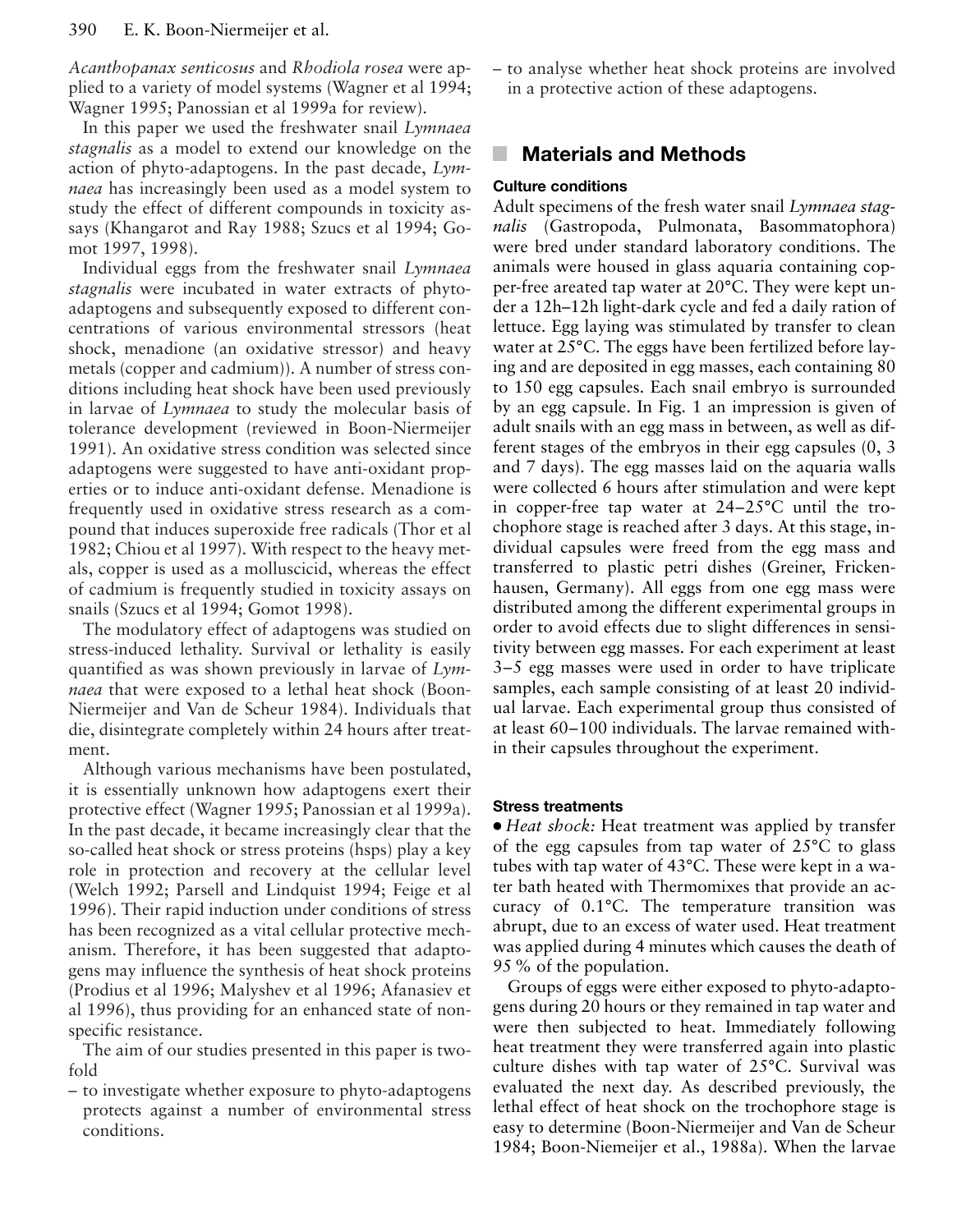die they disintegrate completely within 24 hours after treatment. The survivors develop normally although their overall development shows some retardation (Boon-Niermeijer and Van de Scheur 1984). The effect of heat treatment was expressed as a percentage of survival on the day after the test treatment. Significance was tested by the Student's t-test.

● *Chemical stress conditions.* Cadmium chloride, copper sulphate and menadione were all obtained from Sigma, St.Louis, USA. Groups of 20 to 30 eggs at the 3 day-old larval stage were exposed for 1 hour to either 20 µM cadmium or 150 µM copper. Incubations were performed in plastic culture dishes containing a volume of 3 ml. Exposure to 600 µM menadione lasted for 2 hours. After completion of the stress period, the larvae were carefully rinsed and subsequently incubated in fresh tap water in order to evaluate survival during the subsequent period of four to six days. Survival was scored by daily inspection. The concentrations of adaptogens used did not affect survival. The effect of treatment is presented as a percentage of survival on the day that the death of 70–90 % of the population was observed. Significance was tested by the Student's t-test. The statistical procedures used were provided within the statistical package SPSS for Windows.

**Protein synthesis and induction of heat shock proteins** The effect of adaptogens and of heat shock on the pattern of protein synthesis was analysed after one-dimensional SDS-PAGE. Protein synthesis in capsulated larvae was determined by incorporation of  $[^{35}S]$ -methionine and  $[35S]$ -cysteine (SA of both amino acids: 1300 Ci/mmol, Amersham, Bristol, UK). 20 µCi of the radioactive tracers was used per ml. Embryos were incubated in radioactive medium either in the presence or absence of phyto-adaptogens during a period of 20 hours. After incubation, the larvae were decapsulated, carefully rinsed and solubilized in sample buffer (Laemmli 1970). Radioactivity was determined as hot trichloroacetic acid-precipitable fractions. Separation of proteins (samples adjusted to equal amounts of radioactivity) was performed by polyacrylamide gel electrophoresis (10 % gels) according to Laemmli (1970).

#### **Adaptogens**

The extracts from the adaptogens *Acanthopanax senticosus* and *Rhodiola rosea* were provided by the Swedish Herbal Institute (Göteborg, Sweden). Most experiments were performed with water extracts of *Acanthopanax* (EX20422), extr.spissum: containing



**Fig. 1.** Introduction to the model system. Adult specimen of the pond snail *Lymnaea stagnalis* just having produced an egg mass (A). Detail of the egg mass at day 0 showing individual encapsulated embryos (B). Individual embryos were freed of the egg mass and incubated in plastic petri dishes at day 3 (C). Morphology of the control embryos at day 7, just before hatching (D).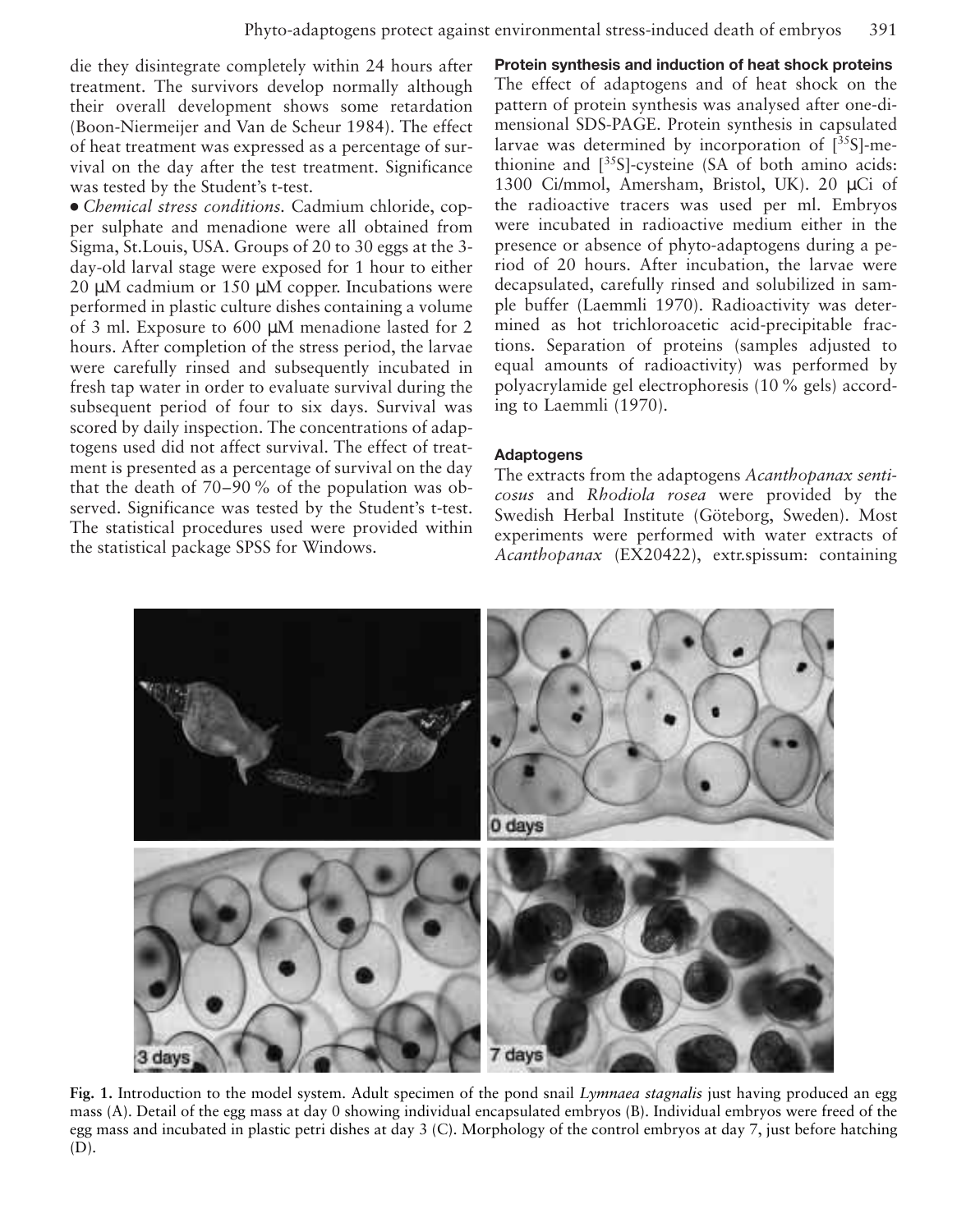

**Fig. 2.** Effect of increasing concentrations of phyto-adaptogens on survival of *Lymnaea* embryos. After a 24 hour exposure to the indicated concentrations of *Acanthopanax senticosus* or *Rhodiola rosea* survival was evaluated.

Eleutherosid-E (1 %) and Eleutherosid-B (0.34 %), and *Rhodiola,* SHR-5 (EX20404), extr.spissum: containing Rosavin  $(3.6\%)$ ; Salidrosid  $(1.6\%)$ ; p-tyrosol  $\le$ 0.1 %). Stock solutions of both extracts were diluted to the same ratio (1.9:1). Extracts of *Acanthopanax senticosus* were diluted in copper-free tap water to final concentrations ranging from 0.68 mg/ml to 68 µg/ml. The extract of *Rhodiola rosea* was used in a dilution ranging from 40.5 µg/ml to 4.05 µg/ml. In a number of experiments the effect was studied of ethanol extracts of the phyto-adaptogens.

# **Results**

#### **Effect of different concentrations of phyto-adaptogens on survival and development**

In first instance the effect was determined of different concentrations of adaptogens on the survival of *Lymnaea* individuals. Larvae were exposed for 24 hours to increasing concentrations of *Acanthopanax senticosus* or *Rhodiola rosea*.

As is shown in Fig. 2, the highest concentrations tested are toxic. At a concentration of 1.35 mg/ml *Rhodiola* extract, all larvae are killed. At a concentration of 6.8 mg/ml *Acanthopanax* or 405 µg/ml *Rhodiola*, the death of about 80 % of the population is induced. Lower concentrations did not result in the death of individual larvae.



**Fig. 3.** Comparison of normal and heat shocked larvae of *Lymnaea stagnalis* at the 3-day old stage.

A) normal 3-day-old trochophore larva. B). Same larva shortly after heat shock, falling apart into loose, dying cells.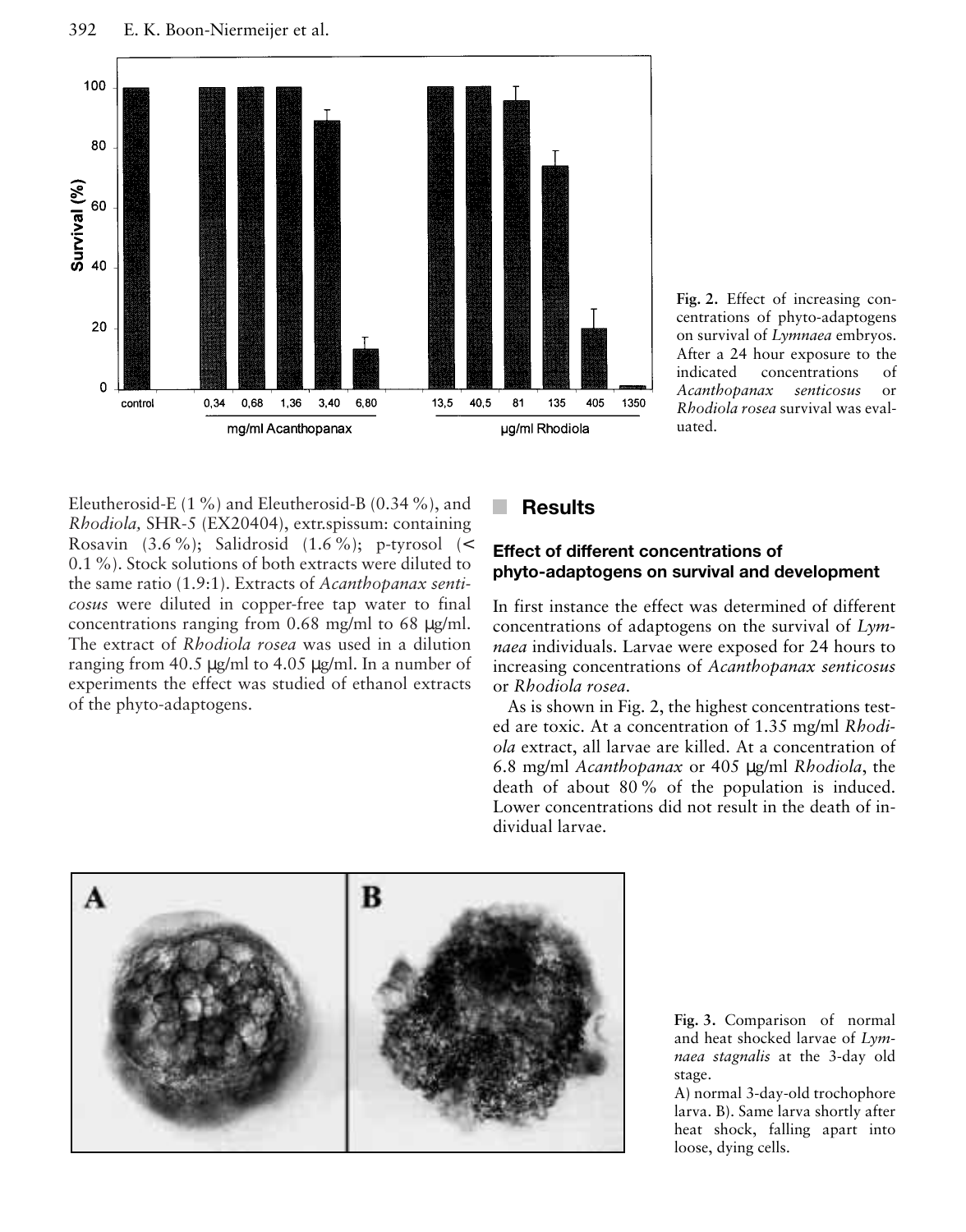To study any possible detrimental effect of longer exposures, larvae were incubated up to 4 days in extracts from the phyto-adaptogens. The observations made during the experiments provided information on both the survival and development of the embryos up to the moment of hatching. A concentration of 1.36 mg/ml *Acanthopanax* or 81.2 µg/ml *Rhodiola* extract did not induce the death of any of the exposed larvae. However, at these concentrations development was somewhat retarded, leading to smaller individuals that hatched at a later time as compared to control conditions. It should be noted though that no deformations or abnormal individuals were observed. At a concentration of 0.68 mg/ml *Acanthopanax* and 40.5 µg/ml *Rhodiola* we did not observe any slowing down of growth and development. Embryos developed normally and hatched at the same time in comparison with non-exposed control embryos. For further experiments these concentrations were selected.

### **Effect of different stress conditions**

In order to be able to study a possible protective effect of phyto-adaptogens, we first selected a number of stress conditions that were able to affect survival of *Lymnaea* embryos. As physical stress condition a short exposure to heat shock was chosen. Survival was quantified 24 hours later. Individuals that die, disintegrate completely within 24 hours after heat shock, as is shown in Fig. 3. As chemical stress conditions we selected menadione, a compound known to induce oxidative stress. In addition, two heavy metals were selected: cadmium (frequently used in toxicity studies in which snails are used) and copper (a frequently used molluscicid).

Like the effect of a heat shock, the effect of menadione could also be evaluated within 24 hours after treatment, since no more deaths occurred thereafter.

In contrast, the effect of a short exposure to heavy metals did not have an immediate effect. Survival was hardly affected within 24 hours after treatment, but decreased during the next couple of days. Therefore survival was monitored during a time period up to four days following exposure to these heavy metals. A possible protective action of phyto-adaptogens was evaluated at the moment that the control group reached a survival value of about 10–20 %.

For our further studies, stress conditions were selected that killed 80–90 % of the population at some moment during a subsequent period of 4 days. These conditions are: a heat shock at 43°C for 4 minutes, 600 µM menadione for 2 hours, a 1-hour exposure to 150µM copper sulphate or a 1-hour exposure to 20µM cadmium chloride.

#### **Effect of phyto-adaptogens on the stressor-induced death**

In order to determine whether phyto-adaptogens induce a non-specific resistance against stress-induced death, *Lymnaea* embryos were first incubated during a period of 20 hours with adaptogens, rinsed and subsequently exposed to one of the selected stress conditions mentioned earlier. After completion of the stress period, the embryos were rinsed again and transferred to fresh copper-free tap water in order to determine survival the next day (heat shock or menadione) or during a period of four days (copper and cadmium). At the moment that the control group reached a survival value of about 10–20 %, effects of pre-incubation with the phyto-adaptogens are evaluated.

#### ● Protection against a lethal heat shock

In the next set of experiments we studied the effect of pre-incubation with phyto-adaptogens on the capacity of the 3-day-old larvae to withstand a lethal heat shock (4 minutes at 43°C). Without any pre-incubation, only 9 % of the control population survives this heat shock (Fig. 4).

As a reference, we studied the effect of a pre-exposure to a non-lethal hyperthermic temperature (38°C for 1 hour) known to induce a thermotolerant state to a subsequent lethal heat shock (Boon-Niermeijer et al 1986). The percentage of individuals that survive the lethal test treatment (43°C for 4 minutes) increased from 9 % to 84 % when the population of larvae were pre-exposed to the non-lethal hyperthermic temperature (38°C for 1 hour) 8 hours before the test heat shock was given (Fig. 4). This rise in survival percentage indicates the development of thermotolerance and is in agreement with previous data (Boon-Niermeijer et al. 1986).

Now, the question was asked whether the adaptogens (*Acanthopanax senticosus* or *Rhodiola rosea*) are also able to induce a state of thermotolerance. To this end, groups of larvae were incubated in the presence of different concentrations of these phyto-adaptogens during a period of 20 hours and subsequently exposed to the test heat shock. As is shown in Fig. 4, *Acanthopanax* or *Rhodiola* indeed provided a concentration dependent protection since the percentage of survival after heat rose from 9 % to about 90 % due to an incubation for a period of 20 hours in 0.68 mg/ml *Acanthopanax* or 40.5 µg/ml *Rhodiola*.

With respect to the duration of incubation with phyto-adaptogens we did not observe a significant difference in the degree of protection against a lethal heat shock between an incubation time of 8 hours or 20 hours (not shown).

In order to verify whether this protective effect depends on the type of extract (water or ethanol extract),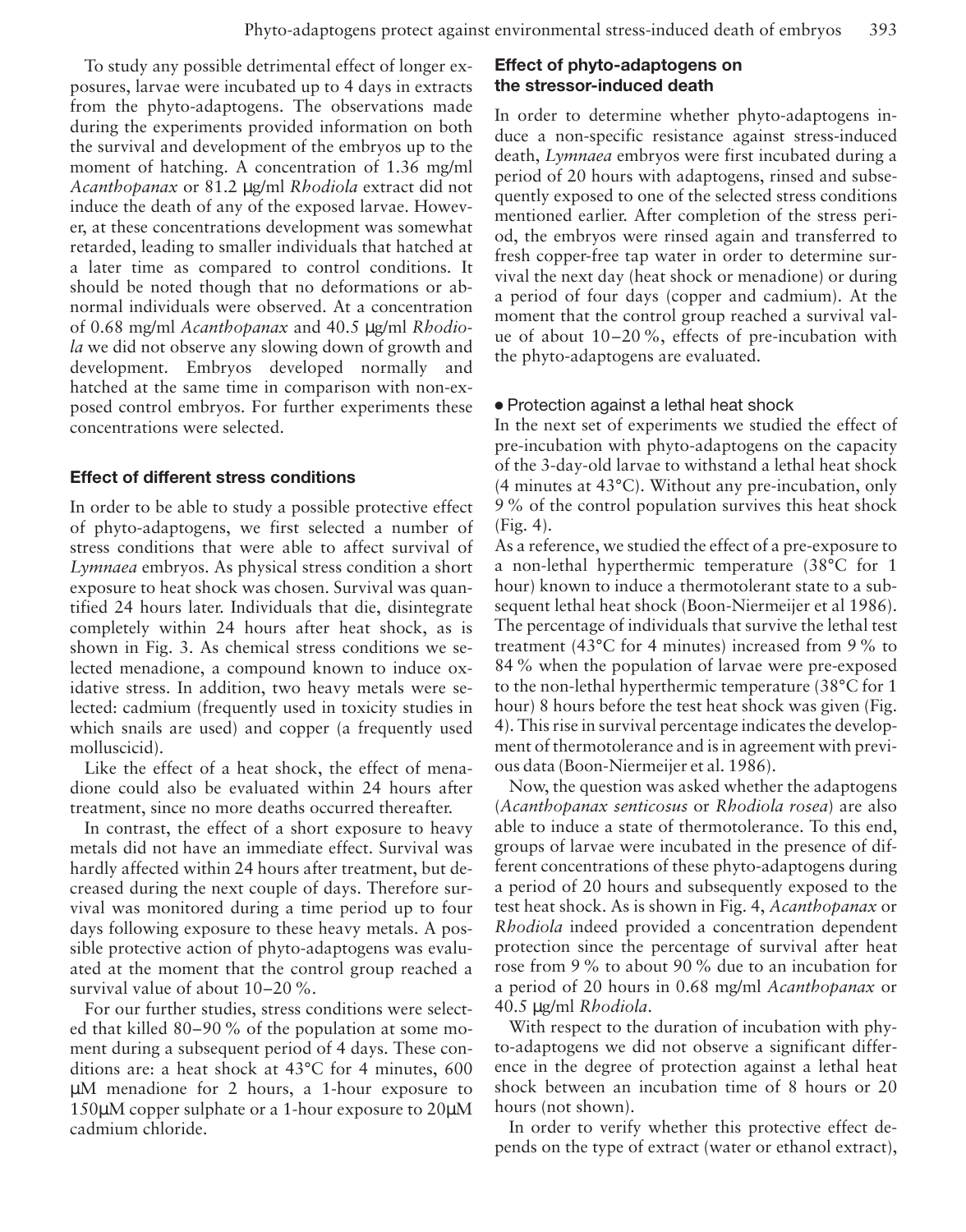

**Fig. 4.** Effect of pretreatment during 20 hours with different concentrations of an extract of *Acanthopanax senticosus* or *Rhodiola rosea* on survival percentages of individuals that were exposed to a lethal heat shock (43°C for 4 minutes). In addition, the effect is shown of a pre-treatment with a 1-hour hyperthermic exposure to 38°C, 8 hours before the lethal heat shock.

experiments were performed with an ethanol extract of *Acanthopanax*. Effects of a concentration range of 0.08 to 0.80 mg/ml *Acanthopanax* were tested. Since the stock solution of the extracts contain 40 % ethanol, a concentration range of the final ethanol concentration to which snail embryos were exposed was also tested (0.01–0.1 %). Although higher concentrations of ethanol (2 %) are known to induce thermotolerance (Boon-Niermeijer et al. 1988a), we did not observe any induction of tolerance by ethanol in the concentration range used in this study (not shown). Larvae were exposed to the indicated concentrations of *Acanthopanax* for 8 hours and subsequently exposed to a heat shock. As is shown in Fig. 5 and Table 1, a concentration-dependent increase in thermotolerance is also induced by ethanol extracts from *Acanthopanax*. A highly significant increase is observed in individuals that were exposed to 0.40 or 0.80 mg/ml *Acanthopanax* (survival percentage of 52.5 % and 88.7 % respectively) in comparison with non-pretreated individuals that showed a survival percentage of 4.5 %. Incubation in a concentration of 0.08 or 0.20 mg/ml *Acanthopanax* did not lead to a significant induction of thermotolerance.

An ethanol extract of *Rhodiola* also exerted a similar protective effect as a water extract of this phyto-adaptogen (not shown).

Since no significant difference in effectivity was observed between water extracts and ethanol extracts, we decided to use water extracts for our further experi-



**Fig. 5.** Effect of pre-treatment during 8 hours with different concentrations of an ethanol extract of *Acanthopanax senticosus* on survival percentages of individuals that were exposed to a lethal heat shock (43°C during 4 minutes). In addition, the effect of an 8-hour incubation in the presence of 0.1 % ethanol before application of the heat shock is shown.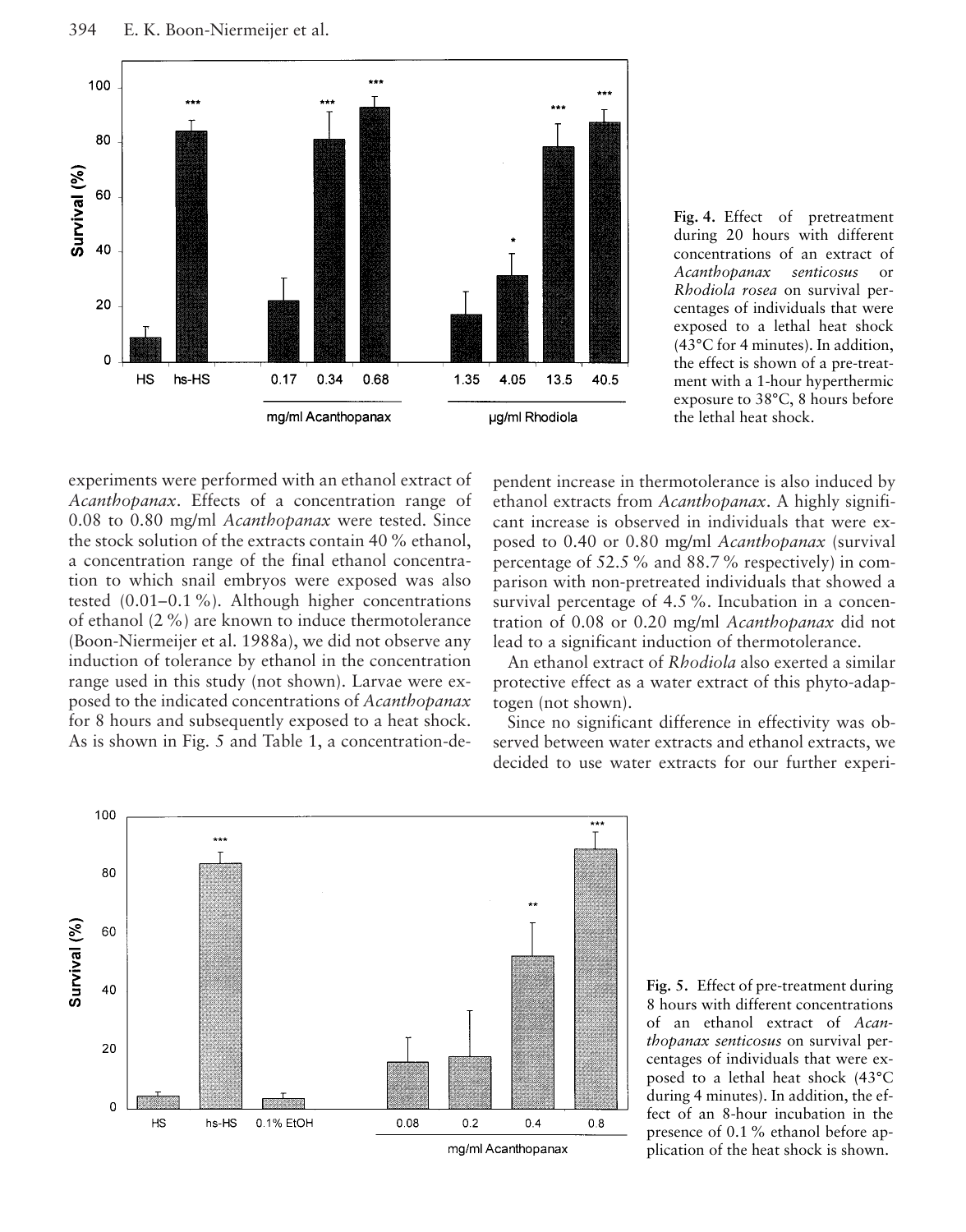

**Fig. 6.** Effects of preincubation for 20 hrs with *Rhodiola rosea* and *Acanthopanax senticosus* on survival after treatment with different stressors. Panel A represents survival after one day following incubation with 600µM Menadione for 2 hrs. Panel B shows survival two days after treatment with 150µM Copper for 1 hour. Panel C shows survival 5 days after exposure for 1 hour to 20µM Cadmium. Significance was tested by Students t-Test and is indicated by asterisks (\* indicates p < 0.05; \*\* indicates  $p < 0.01$  and \*\*\* indicates  $p < 0.001$ ).

ments in order to exclude possible synergistic adverse effects between ethanol and the other stress conditions.

In conclusion, incubation of *Lymnaea* larvae in *Acanthopanax* or *Rhodiola* for a period of 8 or 20 hours protects them against a lethal heat shock. Nearly 90 % of the population is able to survive the lethal test treatment when pre-incubated with 0.68 mg/ml *Acanthopanax* or 40.5 µg/ml *Rhodiola*, whereas only about

5–10 % of the non-pretreated control population is able to survive this lethal heat shock.

For the next set of experiments two concentrations of each adaptogen were selected that were shown to be effective against heat shock. The question was asked whether these concentrations could also protect against other stress conditions such as menadione, copper or cadmium.

**Fig. 7.** Autoradiographs of gel electrophoretic pattern of synthesised proteins. Data of a number of experiments are shown.

**A.** the pattern of proteins that are synthesised during a period of 20 hours in control conditions (C) or following a heat shock challenge at 38°C during 1 hour (hs). Hsps are indicated with their molecular weight in kD.

**B.** The pattern of proteins synthesized following a heat shock. Groups of larvae were pre-exposed for 20 hours either in control conditions (C), in the presence of *Acanthopanax* (0.68 mg/ml)(Ac) or in the presence of *Rhodiola rosea* (40.5 µg/ml)(Rh). Following pre-exposure, groups of larvae were exposed to a heat treatment (38°C for 1 hour). During the subsequent 20 hours newly synthesized proteins were labelled using the radioactive aminoacids methionine and cysteine.

**C.** The pattern of proteins synthesized during a period of 20 hours in control conditions (C) or in the presence of *Acanthopanax* (0.68mg/ml)(Ac) or *Rhodiola rosea* (40.5µg/ml) (Rh).

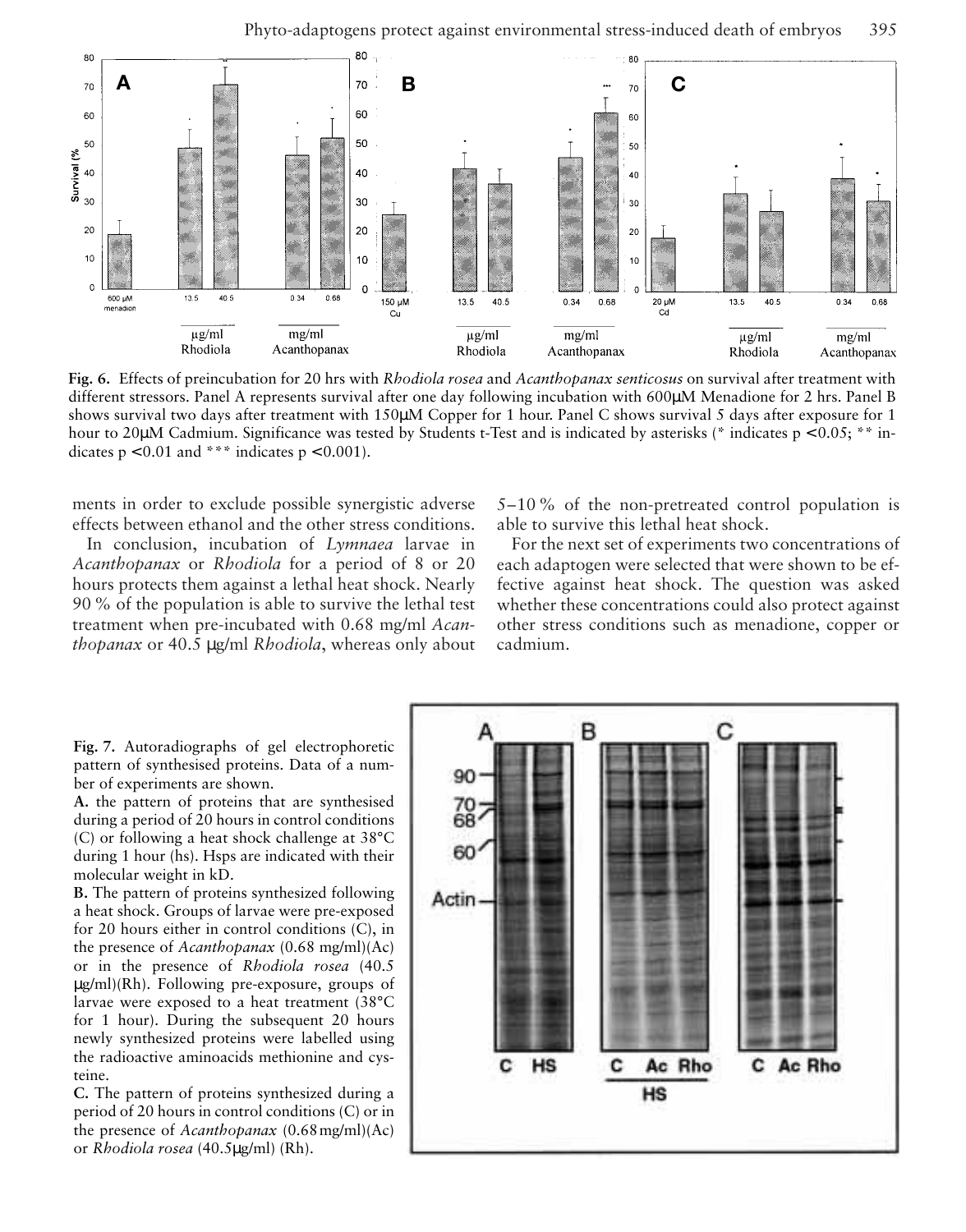**Table 1.** Effect of pretreatments with hyperthermia, ethanol (0.1 %) or ethanol extracts of phyto-adaptogens on heat shock-induced death of 3-day old embryos of *Lymnaea stagnalis.*

|                                   | Survival<br>(%) | SD   | <b>SEM</b> | p-value |
|-----------------------------------|-----------------|------|------------|---------|
| Control                           | 4.5             | 4.7  | 1.4        |         |
| Hyperthermia(38°C)                | 84.0            | 12.0 | 4.5        | .000    |
| Ethanol $(0.1\%)$                 | 3.6             | 5.6  | 1.7        | .728    |
| Acanth. 0.08 mg/ml                | 16.1            | 16.6 | 8.3        | .253    |
| $A\text{ }c$ <i>anth</i> . $0.20$ | 18.0            | 31.3 | 15.7       | .451    |
| Acanth 0.40                       | 52.5            | 27.2 | 11.1       | .007    |
| Acanth 0.80                       | 88.7            | 16.1 | 5.7        | .000    |
| Rhodiola 4.05 µg/ml               | 30.9            | 4.7  | 2.7        | .002    |

#### • Protection by phyto-adaptogens to menadione, copper or cadmium

*Lymnaea* larvae were incubated for 20 hours in the presence of phyto-adaptogens, rinsed and exposed to 600µM menadione for a period of 2 hours. After this oxidative stress challenge, larvae were rinsed again and transferred to clean tap water. Survival was evaluated 24 hours later. As is shown in Fig. 6A, both *Acanthopanax* (0.34 and 0.68 mg/ml) and *Rhodiola* (13.5 and 40.5 µg/ml) were able to protect significantly against menadione-induced death of the larvae (Table 2).

Fig. 6B shows that *Acanthopanax* as well as to *Rhodiola* have a protective effect against a subsequent toxic exposure for 1 hour to copper sulphate, as evaluated 2 days following intoxication. Although the degree of protection is lower in comparison with the effect of the adaptogens against heat shock or menadione-induced lethality, it is still significant (Table 2). Interestingly, no significant protective effect was observed in the presence of the highest concentration of Rhodiola.

As is shown in Fig. 6C, adaptogens hardly protect against a lethal exposure to cadmium chloride. Without pre-exposure, about 80 % of the embryos are killed as a result of cadmium intoxication. Pre-treatment with *Acanthopanax* or *Rhodiola* (13.5µg/ml) only slightly, but significantly, enhanced these survival values (Fig. 6C, Table 2).

# **Mechanism; induction of heat shock proteins**

As a possible explanation of the protective effect of *Acanthopanax* and *Rhodiola*, we investigated whether extracts from these phyto-adaptogens are able to induce heat shock proteins. The effect was studied of a 20 hour exposure to *Acanthopanax* (0.68 mg/ml) or *Rhodiola* (40.5 µg/ml) since these concentrations were shown to be able to induce a significant protection against heat shock and menadione, without having any adverse effect on growth or development.

As references, we used the pattern of proteins synthesized during 20 hours under either control conditions or after 1 hour at 38°C. This heat treatment has previously been shown to induce a thermotolerant state as well as the expression of all the heat shock proteins (Boon-Niermeijer et al. 1986; 1988b). Fig. 7A shows that exposure to 38°C for 1 hour induces all heat shock proteins which confirms previous observations.

In order to study the effect of the phyto-adaptogens on gene expression, newly synthesized proteins were radioactively labelled during a period of 20 hours in the presence of *Acanthopanax* or *Rhodiola*. As can be observed in Fig. 7C, these adaptogens do not induce the synthesis of any of the heat shock proteins.

In order to determine whether an exposure for 20 hours to *Acanthopanax* or *Rhodiola* might modulate the synthesis of hsps induced by a mild heat shock, preincubated larvae were heat shocked and synthesis of hsps was monitored during the subsequent 20 hours. Exposure to the phyto-adaptogens did not influence the heat shock-induced pattern of synthesized proteins (Fig. 7B). It can be concluded that *Acanthopanax* and *Rhodiola* did not interfere with the synthesis of heat shock proteins.

**Table 2.** Protective effect of pretreatments with *Acanthopanax* or *Rhodiola* on chemical stress-induced death of *Lymnaea stagnalis.*

|                      | Menadione       |      | Copper         |      | Cadmium         |      |
|----------------------|-----------------|------|----------------|------|-----------------|------|
|                      | Mean            |      | mean           | D    | mean            |      |
| Control              | $23.3 \pm 10.7$ |      | $25.3 \pm 5.0$ |      | $19.4 \pm 6.3$  |      |
| Acanth. 0.34 mg/ml   | $48.0 \pm 6.7$  | .049 | $46.1 \pm 2.8$ | .027 | $38.6 \pm 11.2$ | .011 |
| $0.68$ mg/ml         | $52.7 \pm 11.8$ | .032 | $61.9 \pm 4.0$ | .000 | $33.3 \pm 6.4$  | .024 |
| Rhodiola 13.5 µg/ml  | $51.7 \pm 11.9$ | .046 | $41.3 \pm 5.5$ | .045 | $35.6 \pm 8.1$  | .036 |
| $40.5 \text{ µg/ml}$ | $72.0 \pm 4.5$  | .001 | $36.9 \pm 4.7$ | .132 | $29.5 \pm 11.2$ | .282 |

The 'p-value' indicates significance of the protective action of the phyto-adaptogens against stress-induced death by the indicated conditions in the absence of adaptogens as evaluated with the Student's t-test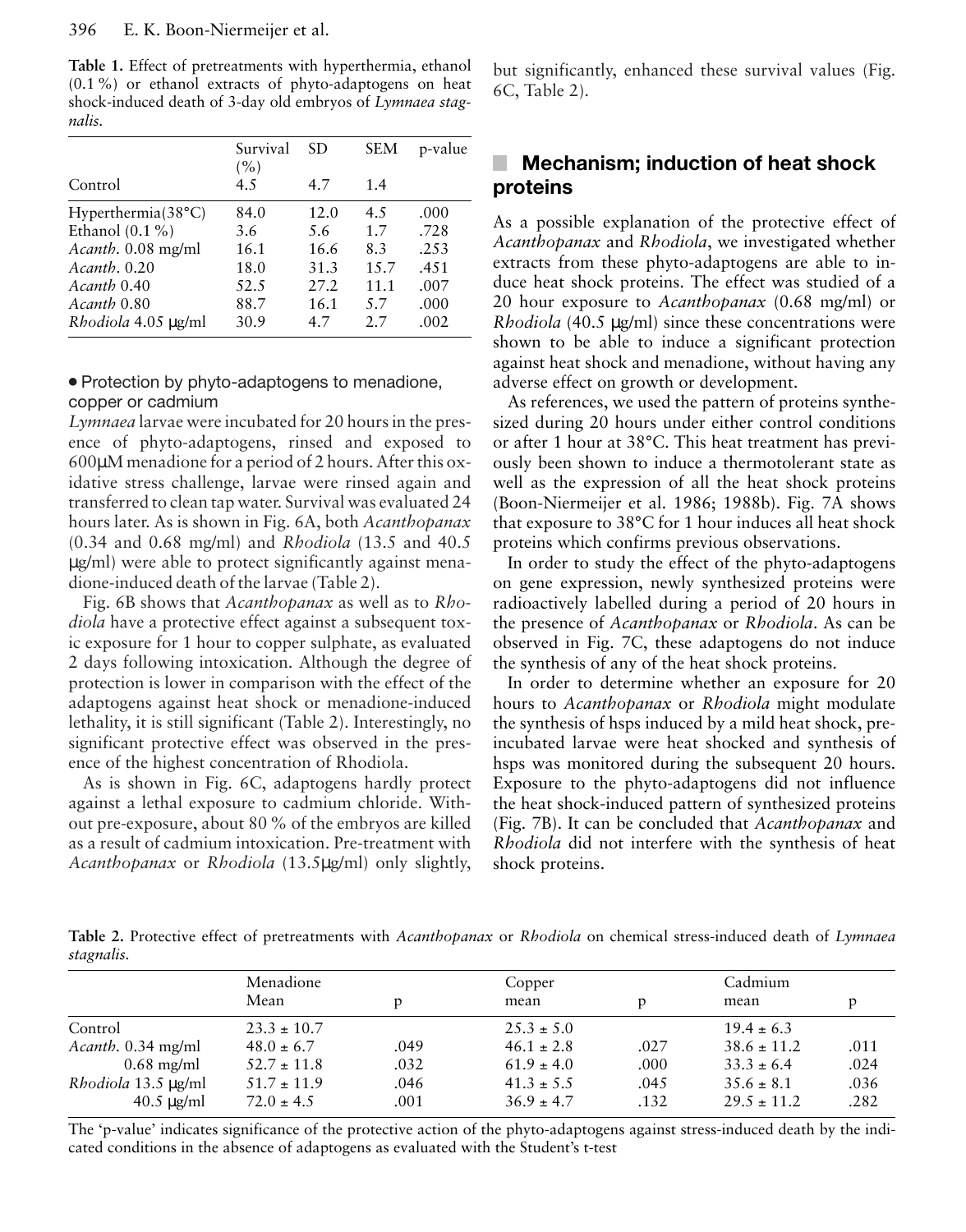# **Discussion**

The primary objective of this study was to examine the possible induction of a non-specific resistance against environmental stress conditions using extracts from phyto-adaptogens (*Acanthopanax senticosus* and *Rhodiola rosea*).

The protective effects of phyto-adaptogens were analyzed in 3-day old individuals of the freshwater snail *Lymnaea stagnalis* that were exposed to different environmental stress conditions. A pre-exposure for 20 hours to various concentrations of *Acanthopanax* or *Rhodiola* showed a dose-dependent protective action towards a subsequent lethal heat shock (43°C for 4 minutes). Whereas 9 % of a control population was able to survive this lethal heat shock, about 90 % of the larvae that were previously exposed to *Acanthopanax* (0.68 mg/ml) or *Rhodiola* (40.5µg/ml) were able to survive this lethal heat shock. Lower concentrations provided less protection. Concentrations of 68µg/ml or 4.05µg/ml of *Acanthopanax* and *Rhodiola* respectively did not protect at all. The observed protective effect appeared to be independent of the type of extract (being aqueous or ethanolic).

With respect to the possible underlying mechanism of this protective or preventive effect, we studied whether adaptogens were able to induce synthesis of hsps. Different authors have suggested that adaptogens might modulate induction of hsps and in this way stimulate the adaptive mechanism (Afanasiev et al. 1996; Prodius et al. 1996; Malyshev et al. 1996).

In the model system used in this study, no effect of *Acanthopanax* or *Rhodiola* could be observed on the induction of hsps. In addition, the adaptogens did not prevent the normal induction of hsps by a hyperthermic treatment.

The phyto-adaptogens did not induce the synthesis of any of the hsps, nor did they modulate the normal heat shock induced synthesis of these stress proteins in the described experimental conditions.

As an alternative mechanism that may explain the preventive potential of phyto-adaptogens, their antioxidative properties might be of relevance. In this paper we showed that *Acanthopanax* and *Rhodiola* are also effective against an exposure to menadione, an agent that induces superoxide free radicals. However, Wagner et al. (1994) suggested that this property is probably not the main action of adaptogens since many plants have anti-oxidative capacities without being adaptogenic.

The mechanism on which the beneficial protective effect is based remains essentially unknown. A number of mechanisms might be postulated:

– Gene products might be induced during the period of exposure to phyto-adaptogens that specifically enhance resistance against the denaturing and/or protein damaging conditions of heat shock and of oxidative free radicals. Although no indication was obtained to support this hypothesis, we could not exclude its possible relevance. In this paper we demonstrated that phyto-adaptogens did not induce hsps nor modulate heat shock induced hsp-synthesis.

- A mechanism that leads to a reduced sensitivity is related to the action of glycerol. Glycerol has been reported to enhance tolerance against heat shock in a non-specific way (Henle and Warters 1982). This enhancement of resistance has been postulated to occur by induction of structured water that is known to stabilize proteins and thus enhance tolerance (Lin et al. 1984; Piper et al. 1993). With respect to the action of phyto-adaptogens, it might be postulated that the glycosylated compounds in the extract enhance the degree of structured water thereby specifically protecting against heat denaturation, but not or hardly against heavy metal induced chemical stress.
- Recently it has been postulated that Panax ginseng might exert its beneficial effect by generation of nitric oxide (Gillis 1997). In this respect it is interesting that phyto-adaptogens were also reported to enhance the level of nitric oxide as determined in saliva of patients (Panossian et al. 1999b). In a recent overview evidence has been presented that low concentrations of nitric oxide are able to enhance the adaptive capacity of cells and organisms (Malyshev and Manukhina 1998). It remains to be determined whether a nitric oxide link for the phyto-adaptogens can also be established in different model systems.

In the definition of Brekhman (1980), adaptogens were described as having the following characteristics:

- 1. an adaptogen must show a non-specific activity; i.e. an increase in power of resistance against physical, chemical or biological noxious agents
- 2. an adaptogen must have a normalizing influence independent of the nature of the pathological state
- 3. an adaptogen must be innocuous and must not influence normal body functions more than required

In order to determine the non-specificity of the protective effect of phyto-adaptogens, we also studied the effect of *Acanthopanax* and *Rhodiola* on stress-induced death by the heavy metals copper and cadmium. These compounds did not exert an immediate effect. Only after a couple of days lethal effects became manifest. Apparently, irreparable damage was induced at the 3-day old stage that disturbed further normal development leading to the death of the embryo some days later. The adaptogens were able to prevent copperand cadmium induced death to a small, but significant extent.

The question is why the adaptogens protect against heat in a highly efficient way, but to a lesser degree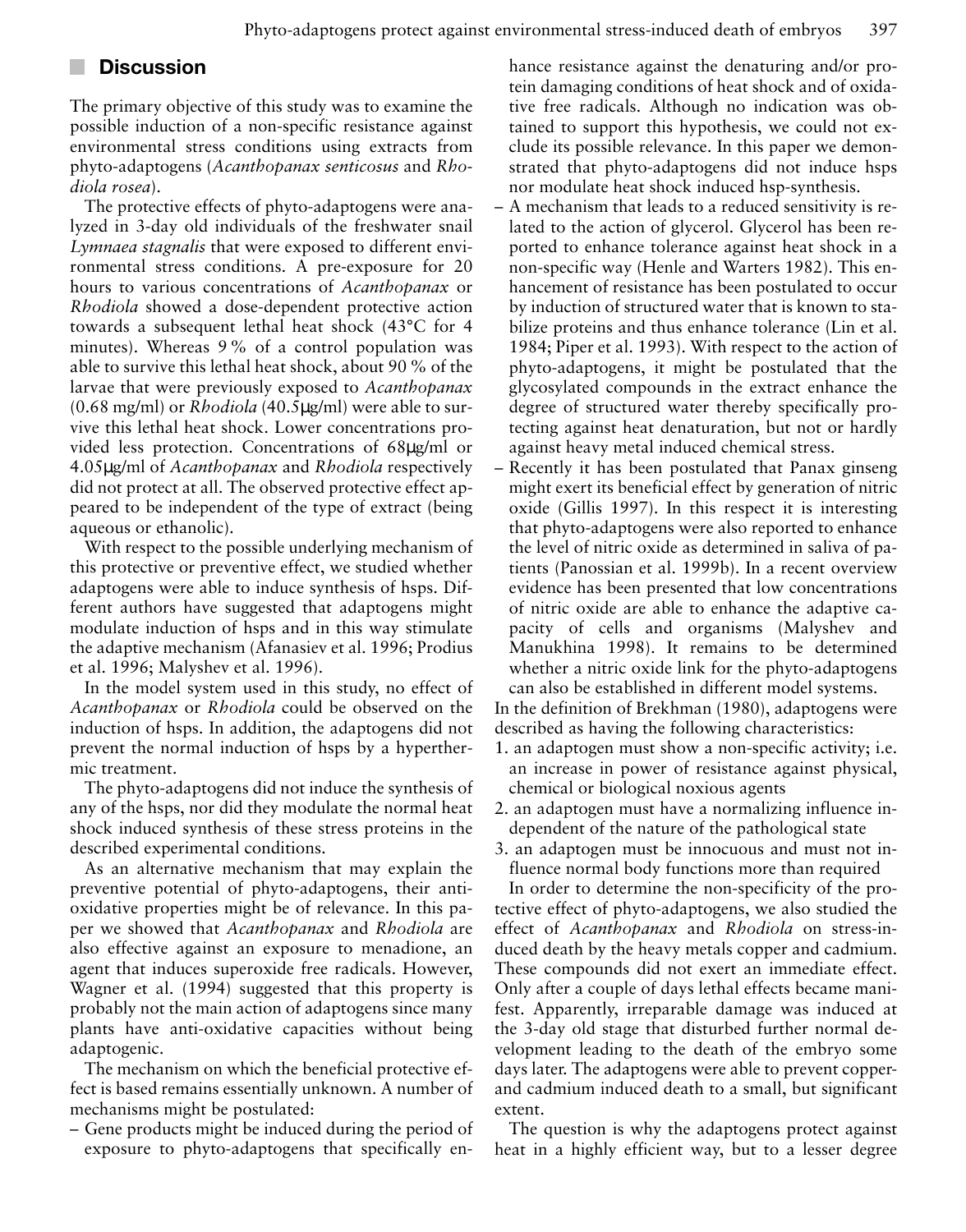against chemical stress. This might be due to the nature of the stress condition. Physical stress such as heat shock is only present during the stress period. After the stress period the embryos are immediately relieved of the higher temperature. Chemical compounds remain for a longer period in the cells of the embryo and it also takes time for the compound to diffuse out of the capsule fluid. In addition, it may be chelated or bound by proteins or other cellular compounds thereby leading to a longer presence of the compound in the period that the phyto-adaptogens are absent externally.

It can be concluded that larvae of the pond snail *Lymnaea* is an interesting model to evaluate the effect of phyto-adaptogens. In our opinion, this model might be interesting as an inexpensive, rapid and easy to handle bioassay to study the overall effectiveness of phytoadaptogens in a protective and possibly also a curative context. Currently we are evaluating the protective action in conditions of chronic stress in order to determine whether phyto-adaptogens are able to postpone the exhaustion phase.

A drawback of the model is that it is less suitable to perform molecular analysis. Due to the fact that larvae are small and encapsulated it is quite complicated to obtain cellular material in sufficient quantities.

#### × **References**

- Afanasiev, S.A., Krylatov, A., Lasukova, T.V., Lishmanov, Yu.B. The role of inducible stress proteins in cardioprotective effects of Rhodiola rosea. *J. Biokhimiya (Moscow) 61:* 1779–1784, 1996
- Boon-Niermeijer, E.K. Heat shock effects in snail development. *Results and problems in cell differentiation 17:* 7–28, 1991.
- Boon-Niermeijer, E.K., Scheur, H. Thermosensitivity during embryonic development of Lymnaea stagnalis (Mollusca). *J. Therm. Biol. 9:* 265–269, 1984
- Boon-Niermeijer, E.K., Tuijl, M.J.M., van de Scheur, M. Evidence for two states of thermotolerance. *Int. J. Hyperthermia 2:* 93–105, 1986.
- Boon-Niermeijer, E.K., De Waal, A.M., Souren, J.E.M., Van Wijk, R. Heat-induced changes in thermosensitivity and gene expression during development. *Dev. Growth Differ. 30:* 705–715, 1988a.
- Boon-Niermeijer EK, Souren JEM, De Waal AM, Van Wijk R. Thermotolerance induced by heat and ethanol. *Int. J. Hyperthermia 4:* 211–222, 1988b.
- Brekhman, I.I*. Man and biologically active substance; the effect of drugs, diet and pollution on health.* Oxford: Pergamon Press, 1980:
- Brekhman, I.I., Dardymov, I.V. New substances of plant origin which increase non-specific resistance. *Ann. Rev. Pharmacol. 9:* 419–430, 1969.
- Chiou, T-J., Zhang, J., Ferrans, V.J., Tzeng, W-F. Cardiac and renal toxicity of menadione in rat. *Toxicology 124:* 193–202, 1997.
- Feige, U., Morimoto, R.I., Yahara, I., Polla, B.S. (eds). *Stressinducible cellular responses*. Basel, Birkhäuser Verlag, 1996.
- Gillis, C.N. Panax ginseng pharmacology; a nitric oxide link? *Biochem. Pharmacol. 54:* 1–8, 1997.
- Gomot, A. Dose-dependent effects of cadmium on the growth of snails in toxicity bioassays. *Arch. Environm. Contam. Toxicol. 33:* 209–216, 1997.
- Gomot, A. Toxic effects of cadmium on reproduction, development, and hatching in the freshwater snail Lymnaea stagnalis for water quality monitoring*. Ecotoxicol. Environm. Safety 41:* 288–297, 1998.
- Henle, K.J., Warters, R.L. Heat protection by glycerol in vitro. *Cancer Res. 42:* 2171–2176, 1982.
- Khangarot, B.S., Ray, P.K. Sensitivity of freshwater pulmonate snails, *Lymnaea lutoela* L. to heavy metals. *Bull. Environm. Contam. Toxicol. 41:* 208–213, 1988.
- Laemmli, U.K. Cleavage of the structural protein during the assembly of the head of the bacteriophage T4. *Nature 227:* 680–686, 1970.
- Lin, P-S., Hefter, K., Ho, K-C. Modification of membrane function, protein synthesis, and heat killing effect in cultured chinese hamster cells by glycerol and D2O. *Cancer Res. 434:* 5776–5784, 1984.
- Malyshev, I.Yu., Manukhina, E.B. Stress, adaptation and nitric oxide. *Biochemistry (Moscow) 63:* 992–1006, 1998.
- Malyshev, I.Yu., Prodius, P.A., Arkhipenko, Yu.V., Wikman, G., Meerson, F.Z. A new approach to studying the mechanism of action and searching for criteria of adaptogen activity. *First Int Seminar on Adaptogens*, Göteborg, 1996.
- Panossian, A., Wikman, G., Wagner, H. Plant adaptogens III; Earlier and more recent aspects and concepts on their mode of action. *Phytomedicine 6:* 287–300, 1999a.
- Panossian, A., Oganessian, A.S., Ambartsumian, M., Gabrielian, E., Wagner, H., Wikman, G. Effects of heavy physical exercise and adaptogens on nitric oxide content in human saliva. *Phytomedicine 6:* 17–26, 1999b.
- Parsell, D.A., Lindquist, S. Heat shock proteins and stress tolerance. In*: The biology of heat shock proteins and molecular chaperones*. Morimoto, R.I., Tissières, A., Georgopoulos, C., eds., New York, Cold Spring Harbor Laboratory Press0.457–494, 1994.
- Piper, P.W. Molecular events associated with acquisition of heat tolerance by the yeast Saccharomyces cerevisiae. *FEMS Microbiol. Rev. 11:* 339–356, 1993.
- Prodius, P.A., Manukhina, E.B., Bulanov, A.E., Wikman, G., Malyshev, I.Yu.. An adaptogen 'adapt' modulates stress-induced synthesis of hsp70 and enhances organismic resistance to heat shock. *J. Biokhimiya (Moscow).* 1996.
- Szucs, A., Salanski, J., Razsa, K. Effects of chronic exposure to cadmium- or lead-enriched environments on ionic currents of identified neurons in *Lymnaea stagnalis* L. *Cell. Mol. Neurobiol. 14:* 769–780, 1994.
- Thor, H., Smith, M.T., Hartzell, P., Bellomo, G., Jewell, S.A., Orrenius, S. The metabolism of menadione (2-methyl-1,4 naphtoquinone) by isolated rat hepatocytes. *J. Biol. Chem. 257*: 12419–12425, 1982.
- Wagner, H. Immunostimulants and adaptogens form plants.